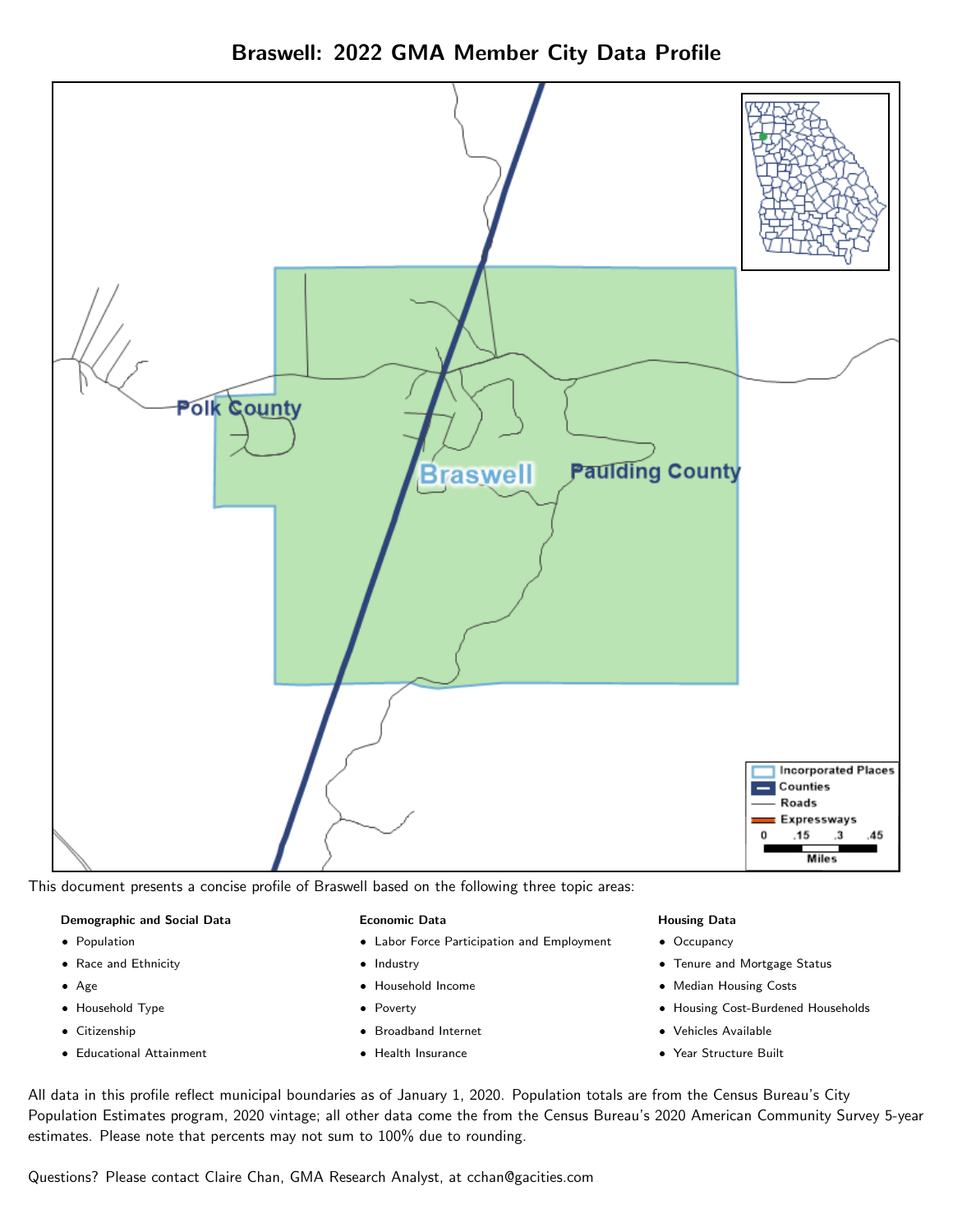# Braswell: Demographic and Social





**Citizenship** 



Source: American Community Survey, 2020 5-year estimates, table B05002 Source: American Community Survey, 2020 5-year estimates, table B15002

Race and Ethnicity



Source: U.S. Census Bureau, City Population Estimates, 2020 vintage Source: American Community Survey, 2020 5-year estimates, table B03002

## Household Type



Source: American Community Survey, 2020 5-year estimates, table B01001 Source: American Community Survey, 2020 5-year estimates, table B11001

#### Educational Attainment



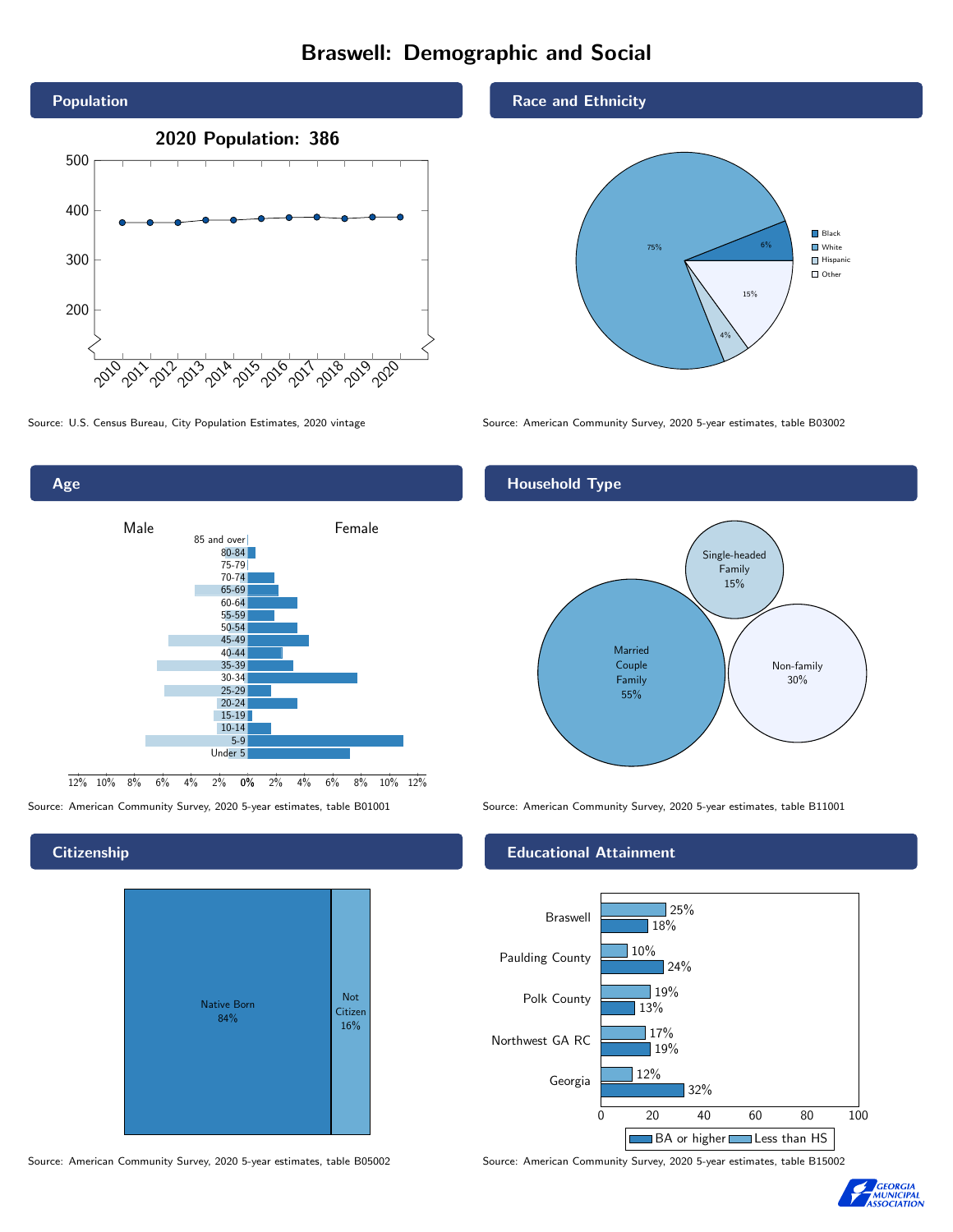# Braswell: Economic



Source: American Community Survey, 2020 5-year estimates, table B23001 Note: Unemployment rate is based upon the civilian labor force.

# Household Income



Source: American Community Survey, 2020 5-year estimates, tables B19013 and B19025 Source: American Community Survey, 2020 5-year estimates, table B17010



Source: American Community Survey, 2020 5-year estimates, table B28002 Source: American Community Survey, 2020 5-year estimates, table B18135

#### Industry

| Agriculture, forestry, fishing and hunting, and mining      | $0\%$ |
|-------------------------------------------------------------|-------|
| Construction                                                | $4\%$ |
| Manufacturing                                               | 21%   |
| <b>Wholesale Trade</b>                                      | $0\%$ |
| Retail Trade                                                | 13%   |
| Transportation and warehousing, and utilities               | 11%   |
| Information                                                 | $2\%$ |
| Finance and insurance, real estate, rental, leasing         | 4%    |
| Professional, scientific, mgt, administrative, waste mgt    | $2\%$ |
| Educational services, and health care and social assistance | 29%   |
| Arts, entertainment, recreation, accommodation, food        | 3%    |
| service                                                     |       |
| Other services, except public administration                | $4\%$ |
| Public administration                                       | 7%    |

Source: American Community Survey, 2020 5-year estimates, table C24030

## Poverty



### Health Insurance